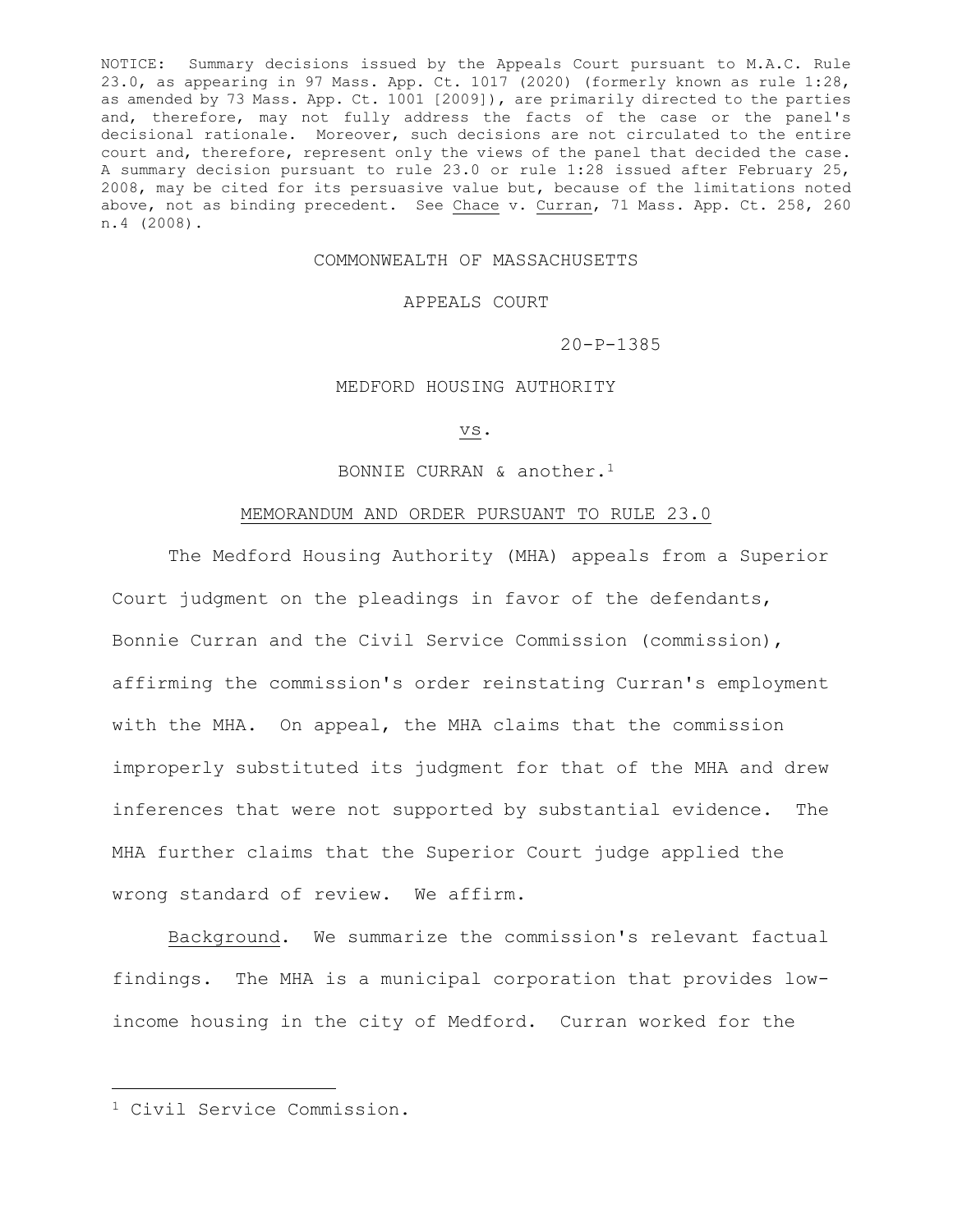MHA as a leased housing specialist from 2003 until her discharge in 2017. Her duties included qualifying applicants for "Section 8" vouchers, calculating the rent that could be charged, and determining the subsidies landlords could receive under Federal and State law.

Curran "sometimes [came] off as 'rough around the edges.'" She frequently criticized her coworkers and supervisors. Between 2009 and 2012, Curran complained that MHA executive director Robert Covelle tampered with her personnel file and showed favoritism in hiring. Ultimately, Curran's complaints led to a Federal investigation and Covelle's involuntary resignation.

Between 2011 and 2014, Curran received several written warnings and suspensions from Covelle based on input from Covelle's management team. The commission found that Covelle, and other managers allied with him, "formed an animus" against Curran.

Curran continued to complain to management regarding the conduct of her coworkers and supervisors after Covelle's departure. The commission found, however, that Curran's complaints were "motivated by her honest belief that she was pointing out irregularities and possible unlawful behavior that deserved to be rectified."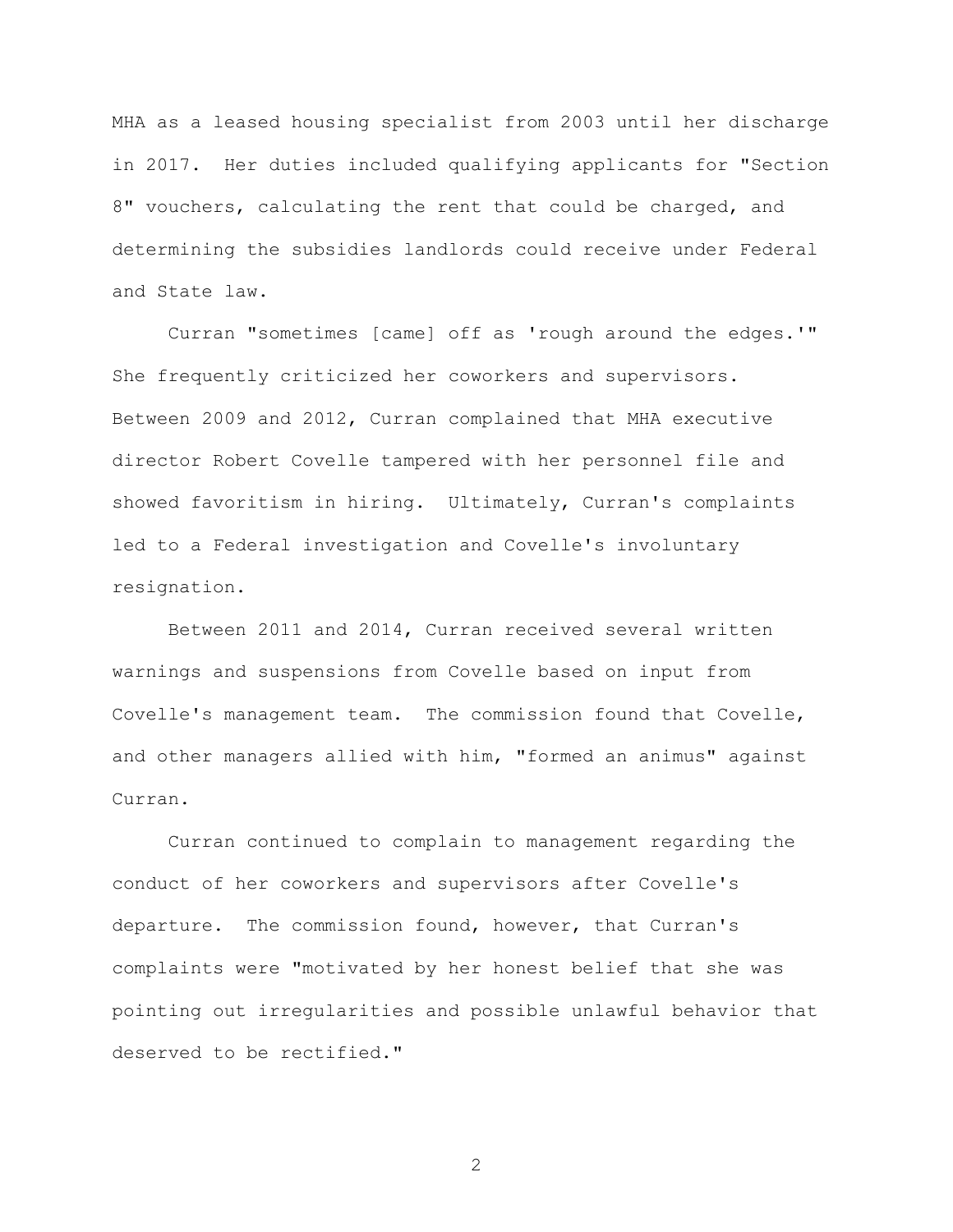Coworkers and tenants also raised complaints about Curran, prompting Covelle's successor, John Coddington, to issue several "final warnings" and suspensions to Curran between 2013 and 2016. Coddington took these actions based on Curran's history of progressive discipline. In particular, Coddington placed Curran on administrative leave in December 2016, after two employees stated that they could no longer work with Curran and resigned. Coddington subsequently recommended to the MHA board (board) that Curran be discharged because of (1) conduct resulting in the departure of two Section 8 employees, and (2) Curran's disciplinary history. The board adopted Coddington's recommendation and Curran was discharged from employment with the MHA on March 9, 2017.

Curran appealed her discharge to the commission, which held a de novo evidentiary hearing. In a twenty-four-page written decision, the commission concluded that the MHA "failed to meet its burden to establish just cause for the decision to discharge Ms. Curran from employment by a preponderance of the evidence," and ordered the MHA to reinstate her. The MHA sought judicial review of the reinstatement order pursuant to G. L. c. 30A, § 14. A Superior Court judge affirmed the commission's decision, concluding that it was supported by substantial evidence.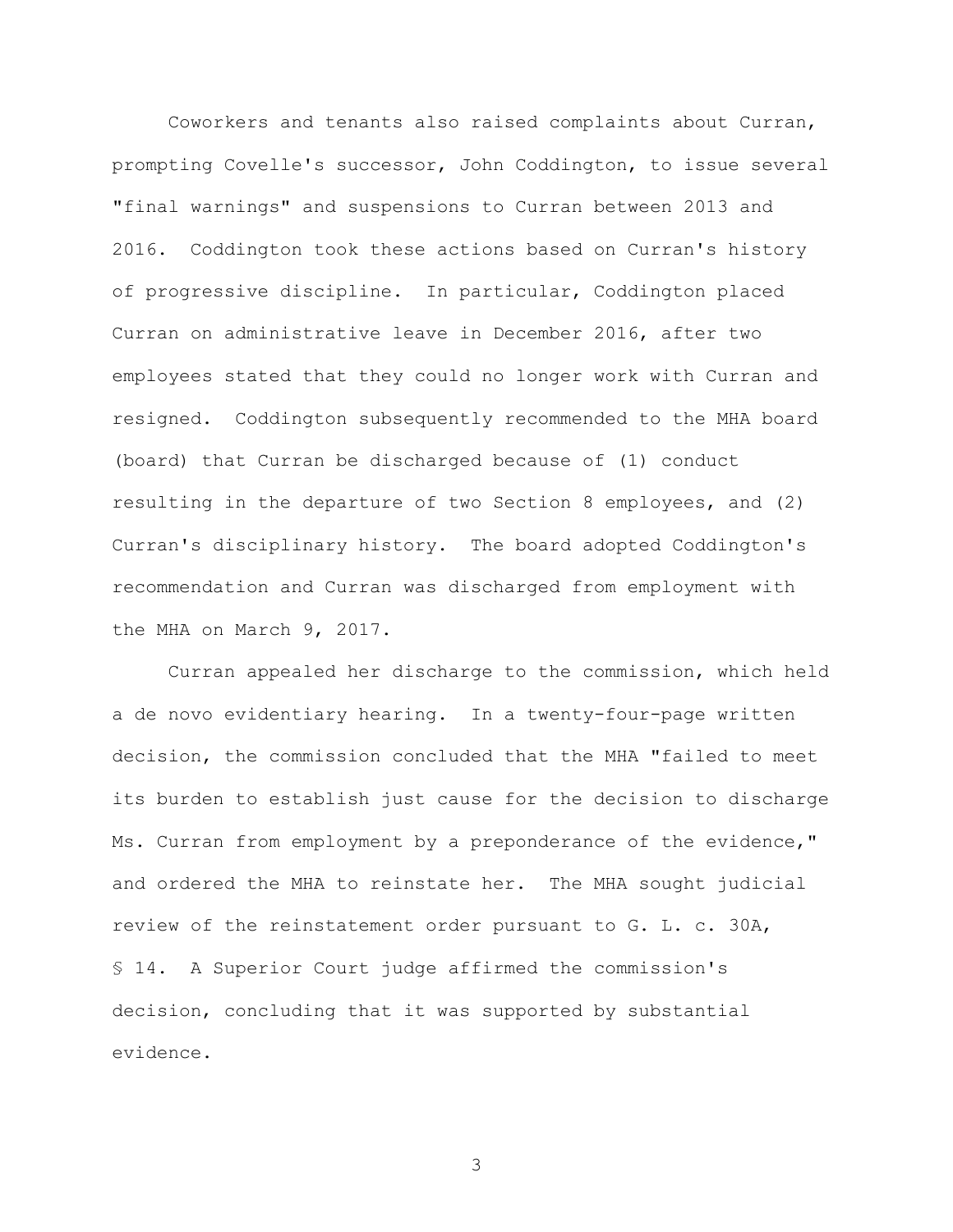Discussion. A person discharged by an appointing authority (in this case the MHA) may appeal to the commission for a de novo determination whether there was "just cause" for the action taken. G. L. c. 31, § 43. See Leominster v. Stratton, 58 Mass. App. Ct. 726, 727 (2003). "Just cause" is "substantial misconduct which adversely affects the public interest by impairing the efficiency of the public service" (citation omitted). Boston Police Dep't v. Collins, 48 Mass. App. Ct. 408, 411 (2000).<sup>2</sup> "It is not within the authority of the commission, however, to substitute its judgment about a valid exercise of discretion based on merit or policy considerations by an appointing authority." Cambridge v. Civil Serv. Comm'n, 43 Mass. App. Ct. 300, 304 (1997).

The commission found that the MHA failed to establish just cause to terminate Curran because there was no "credible evidence" that her behavior "impaired the efficiency of the public service." Like the Superior Court judge, we review the commission's decision to determine whether it was supported by

<sup>2</sup> Curran claims that there is confusion between the "just cause" and "reasonable justification" standards and argues that the reasonable justification standard "should be eliminated." We need not reach the issue. Even assuming that use of the term "reasonable justification" in dicta in other cases (and even in the commissioner's decision here) has caused confusion, we conclude that, in this case, the commission properly applied the "just cause" standard as required by the plain language of the statute. See G. L. c. 31, § 43.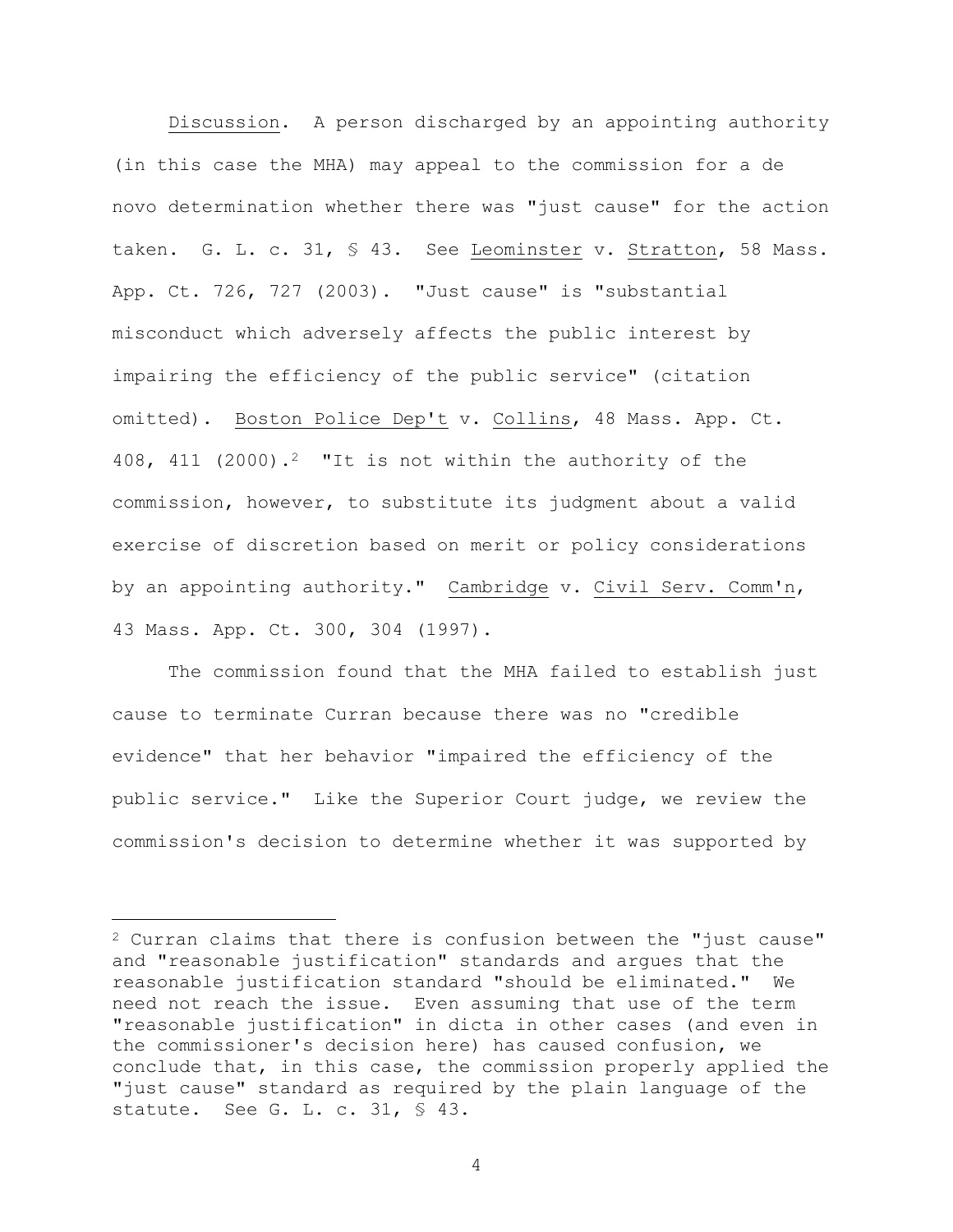substantial evidence, arbitrary or capricious, an abuse of discretion, or otherwise not in accordance with the law, giving "due weight to the experience, technical competence, and specialized knowledge of the agency, as well as to the discretionary authority conferred upon it." G. L. c. 30A, § 14(7). See Boston Police Dep't v. Civil Serv. Comm'n, 483 Mass. 461, 469 (2019). The MHA "bears a 'heavy burden' of establishing that the commission's decision was incorrect." Id., quoting Massachusetts Ass'n of Minority Law Enforcement Officers v. Abban, 434 Mass. 256, 263-264 (2001).

The MHA's principal argument before the commission was that there was just cause to terminate Curran because her misconduct caused MHA employees Delores Ross and Kathy Rolli to resign. However, there was a conflict in the evidence regarding the reasons for those resignations. Ross testified that Curran told her, "[y]ou know I wouldn't hurt you intentionally," which Ross considered to be a threat. Ross further stated that she decided to look for a different position because she did not like the "stress" of working with Curran. Curran admitted that she made the statement, but denied that it was intended as a threat.<sup>3</sup> And notes from Ross's exit interview show that Ross had other

 $3$  Curran testified that she made the statement while explaining to Ross why she had revealed confidential information about Ross to her supervisor.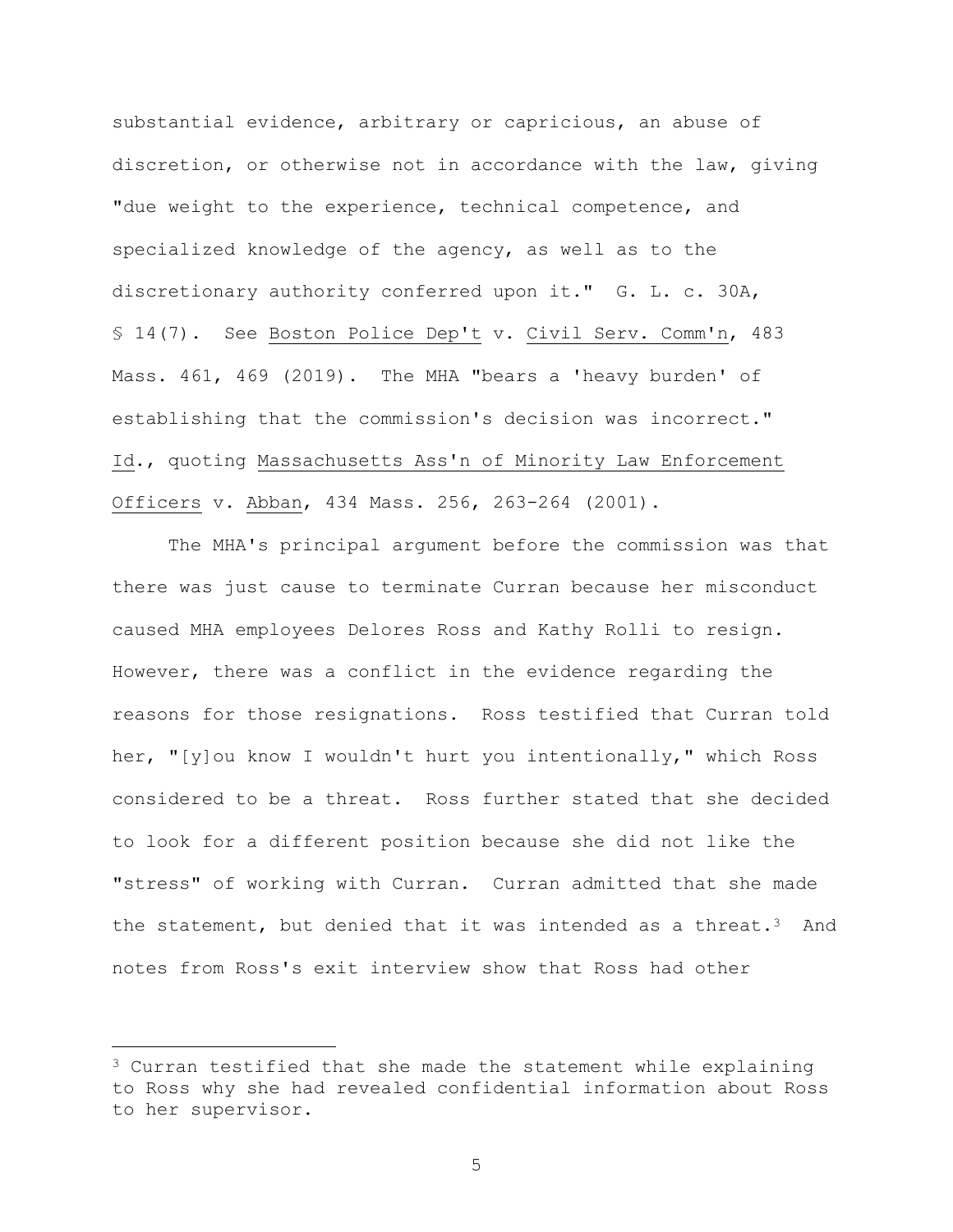complaints about her job at the MHA: the applicants were difficult; the closing process was complicated; lack of clerical support; low morale among staff; she was unfamiliar with the computer system; her supervisor was not available; and she worked in close quarters in the basement.

Rolli testified that she was afraid of Curran, who was confrontational.4 Curran acknowledged confrontations with Rolli but testified that the disagreements related to Rolli's work. According to Curran, Rolli was the one who reacted in anger. Former MHA employee Lorraine McGrath testified that Rolli told her she was leaving because of the work conditions and that she no longer wished to work in public housing. According to McGrath, Rolli never mentioned her relationship with Curran as a reason for her departure.

After considering all the evidence, the commission did not credit Ross's and Rolli's "conclusory" testimony that Curran was the reason for their resignations. Rather, the commission credited Curran's and McGrath's testimony and concluded that Ross and Rolli resigned for other reasons. We do not view this as the commission substituting its judgment for that of the MHA.

 $4$  In an exit interview, Rolli also stated that she was returning to a previous job with better pay and benefits, disliked the "dirty" work environment at the MHA, and did not want to work in public housing anymore because of "demanding participants" and disrespectful applicants.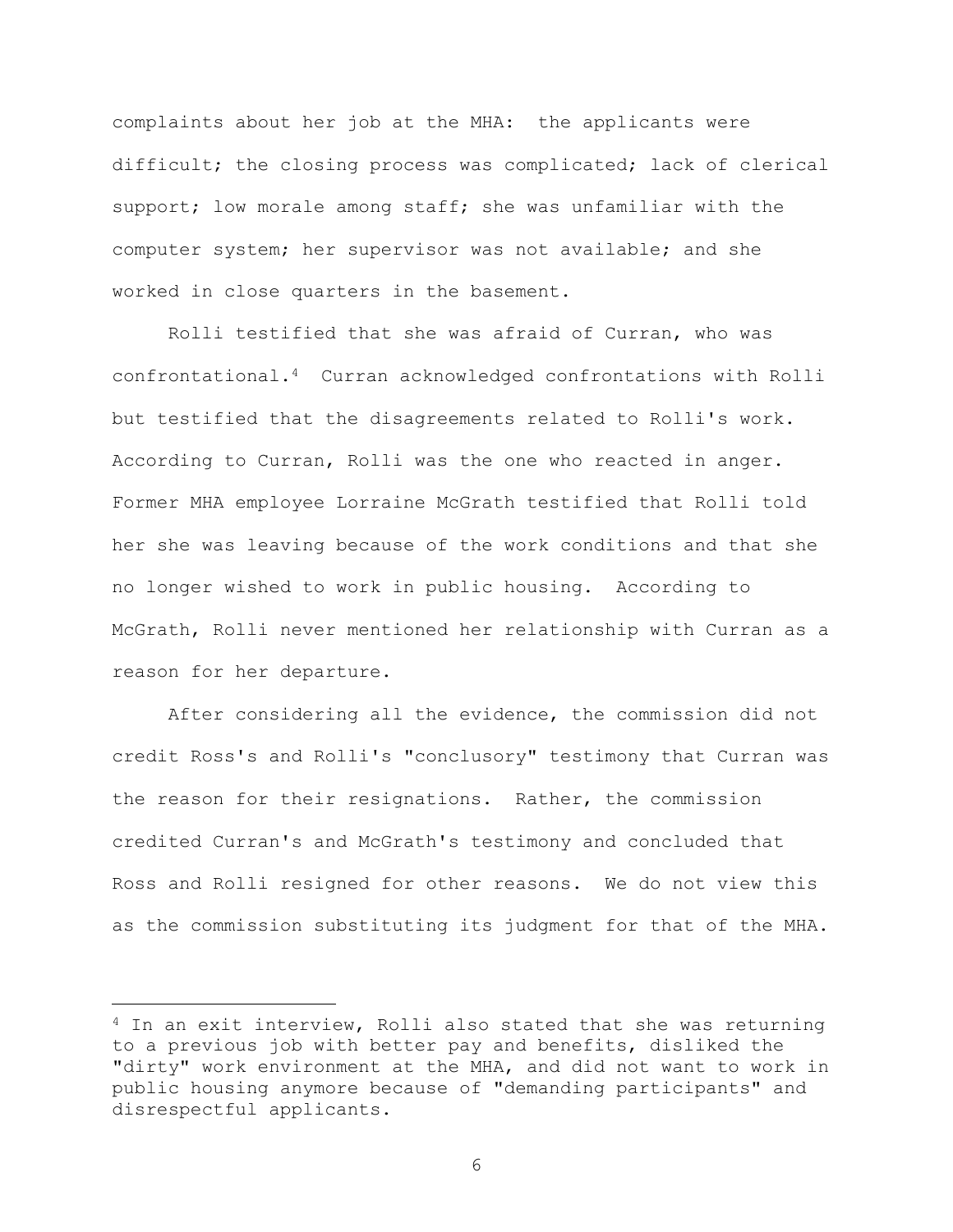The commission made credibility assessments and weighed the evidence as it was entitled to do. See McGovern v. State Ethics Comm'n, 96 Mass. App. Ct. 221, 231 (2019). It is well settled that, "in such circumstances of contradictory testimony, it is for the presiding officer and the commission, not the court, to make determinations of witness credibility and to give whatever weight certain evidence is due."<sup>5</sup> Id. at 232.

Nor do we discern error in the commission's finding that Curran's disciplinary history was not just cause for her discharge. While it was appropriate for the MHA to consider Curran's disciplinary record, the commission found that Covelle and other managers aligned with him had "formed an animus" against Curran, which influenced many of the disciplinary decisions. It was "the commission's right as the trier of fact, in performing its adjudicatory function, to draw inferences from testimonial accounts and the documentary evidence before it." McGovern, 96 Mass. App. Ct. at 231. The inference that Covelle and his supporters felt animosity toward Curran was not unreasonable in light of the evidence that Covelle was forced to

<sup>5</sup> We note that the commission considered live testimony from witnesses who were subject to cross-examination. That was not the case at the disciplinary hearing conducted by the MHA.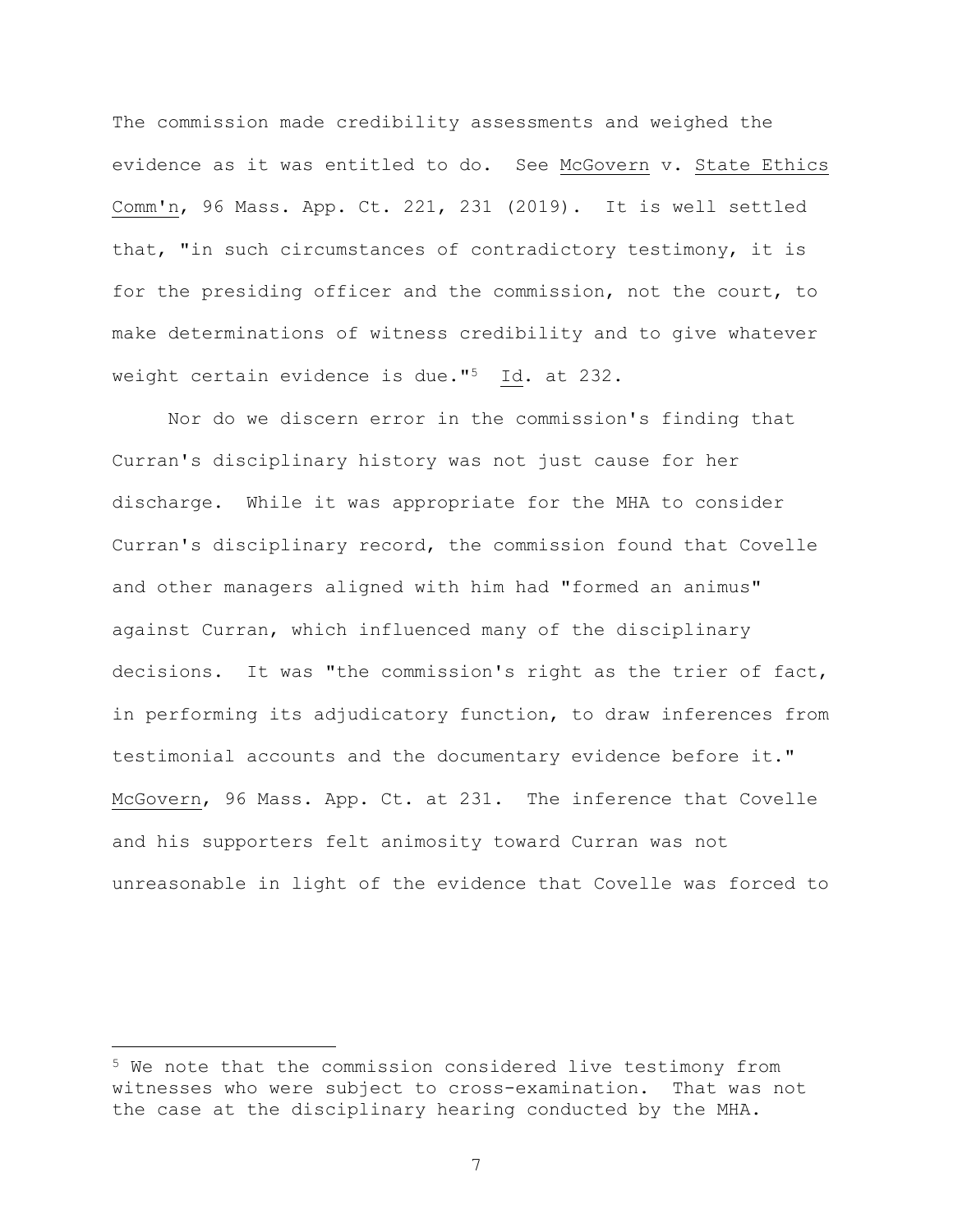resign as a result of an investigation initiated by Curran's complaints.<sup>6</sup>

Finally, we agree with the MHA that the Superior Court judge erred in referring to the standard of review for arbitration awards in her written decision. The proceeding before the commission was a request for judicial review pursuant to G. L. c. 30A, § 14, not an arbitration. However, we see no prejudice from the judge's incorrect references to the proceeding as an arbitration. In the end, the judge applied the correct standard for judicial review of an agency decision under G. L. c. 30A, § 14 (7) by concluding that there was substantial evidence supporting the commission's decision. But even if the judge had applied the more deferential standard of review for an arbitration award,  $7$  our review of the commission's decision is de novo. See Boston Police Dep't, 483 Mass. at 469. After review of the entire administrative record, including those parts of the record that may detract from the weight of the supporting

<sup>6</sup> Deciding the case as we do, we need not address Curran's argument that the prior discipline could not be considered because she never received notice of her right to appeal. <sup>7</sup> Courts review an arbitration award only to determine if the arbitrator exceeded the scope of her authority or rendered a decision based on fraud, arbitrary conduct, or procedural irregularity. See Massachusetts Highway Dep't v. American Fed'n of State, County & Mun. Employees, Council 93, 420 Mass. 13, 15 (1995).